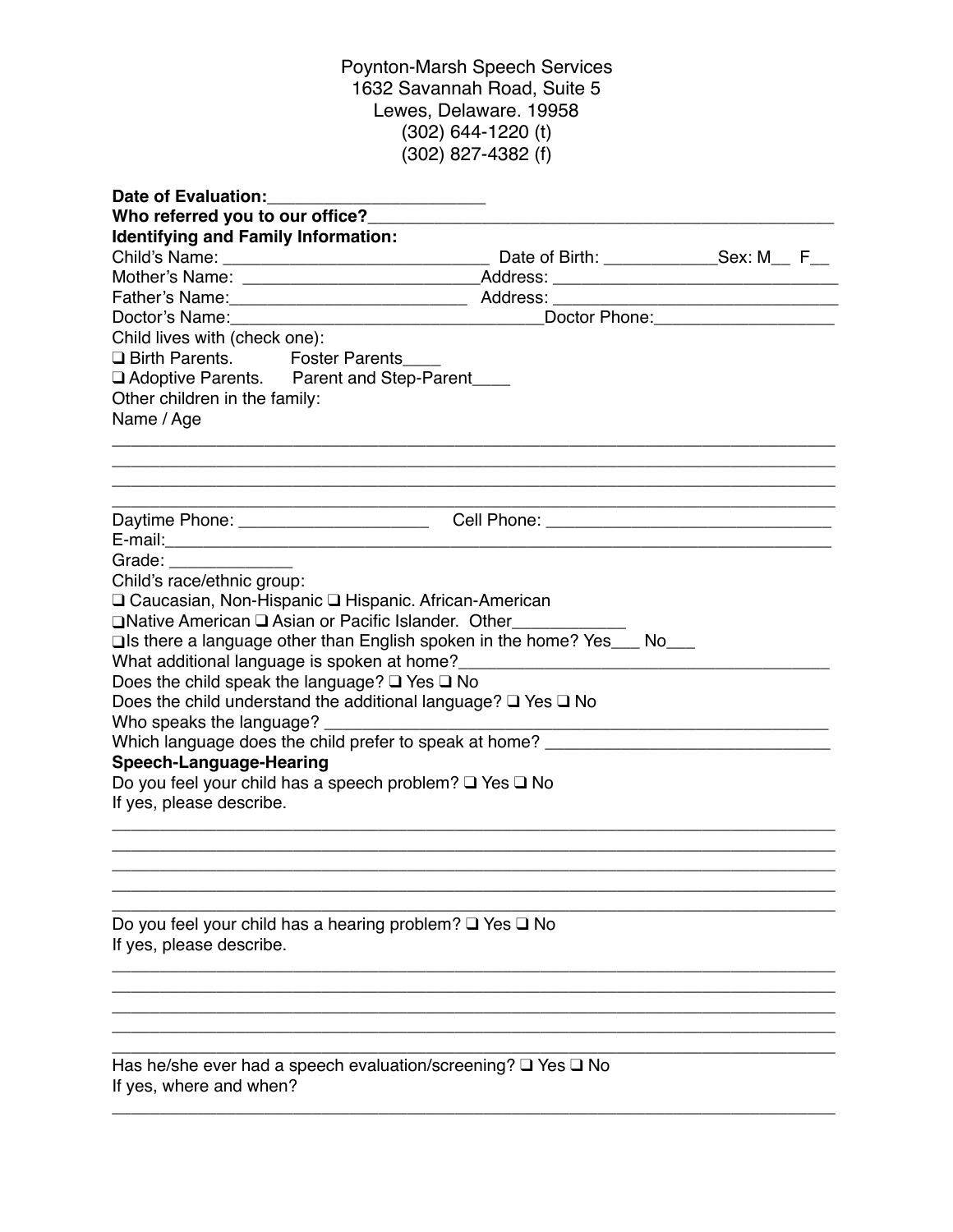**Poynton-Marsh Speech Services** 1632 Savannah Road, Suite 5 Lewes, Delaware, 19958  $(302)$  644-1220 (t)  $(302)$  827-4382 (f)

What were you told?

Has he/she ever had a hearing evaluation/screening?  $\square$  Yes  $\square$  No If yes, where and when?

What were you told?

Has your child ever had speech therapy?  $\Box$  Yes  $\Box$  No If yes, where and when?

What was he/she working on?

Has your child received any other evaluation or therapy (physical therapy, counseling, occupational therapy, vision, etc.)? □ Yes □ No If yes, please 

Is your child aware of, or frustrated by, any speech/language difficulties?

<u> 2000 - Jan James James James James James James James James James James James James James James James James J</u>

What do you see as your child's most difficult problem in the home?

What do you see as your child's most difficult problem in school?

Has your child had any of the following?  $\Box$  adenoidectomy  $\Box$  allergies  $\square$  breathing difficulties  $\Box$  chicken pox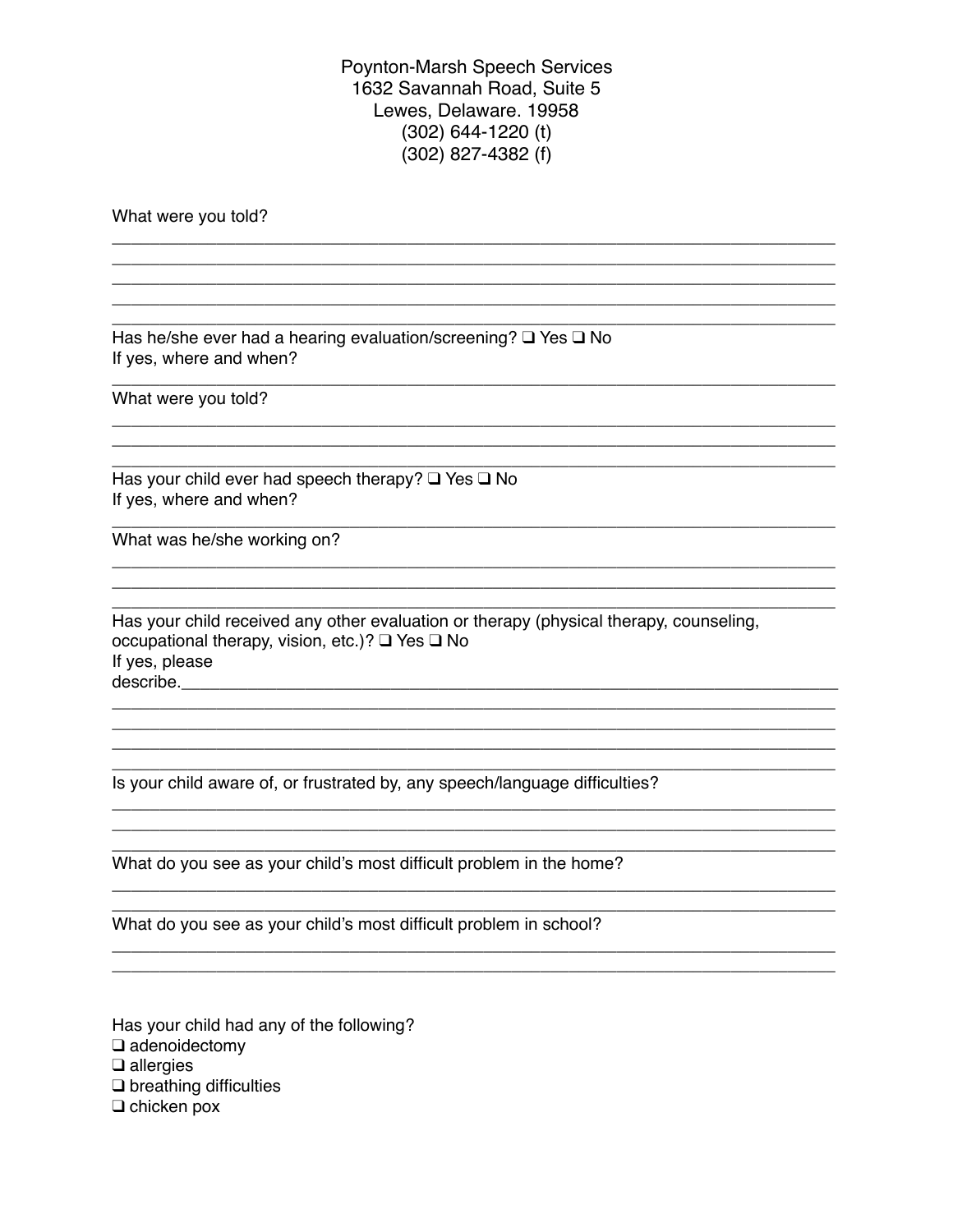Poynton-Marsh Speech Services 1632 Savannah Road, Suite 5 Lewes, Delaware. 19958 (302) 644-1220 (t) (302) 827-4382 (f)

❑ colds ❑ ear infections. If so, how often?\_\_\_\_\_\_\_\_\_\_ ❑ ear tubes ❑ encephalitis ❑ flu ❑ head injury ❑ high fevers ❑ measles ❑ meningitis ❑ mumps ❑ scarlet fever ❑ seizures ❑ sinusitis ❑ sleeping difficulties ❑ thumb/finger sucking habit ❑ tonsillectomy ❑ tonsillitis ❑ vision problems Birth History Was there anything unusual about the pregnancy or birth? ❑ Yes ❑ No If yes, please describe.

 $\mathcal{L}_\mathcal{L} = \{ \mathcal{L}_\mathcal{L} = \{ \mathcal{L}_\mathcal{L} = \{ \mathcal{L}_\mathcal{L} = \{ \mathcal{L}_\mathcal{L} = \{ \mathcal{L}_\mathcal{L} = \{ \mathcal{L}_\mathcal{L} = \{ \mathcal{L}_\mathcal{L} = \{ \mathcal{L}_\mathcal{L} = \{ \mathcal{L}_\mathcal{L} = \{ \mathcal{L}_\mathcal{L} = \{ \mathcal{L}_\mathcal{L} = \{ \mathcal{L}_\mathcal{L} = \{ \mathcal{L}_\mathcal{L} = \{ \mathcal{L}_\mathcal{$ \_\_\_\_\_\_\_\_\_\_\_\_\_\_\_\_\_\_\_\_\_\_\_\_\_\_\_\_\_\_\_\_\_\_\_\_\_\_\_\_\_\_\_\_\_\_\_\_\_\_\_\_\_\_\_\_\_\_\_\_\_\_\_\_\_\_\_\_\_\_\_\_\_\_\_\_ \_\_\_\_\_\_\_\_\_\_\_\_\_\_\_\_\_\_\_\_\_\_\_\_\_\_\_\_\_\_\_\_\_\_\_\_\_\_\_\_\_\_\_\_\_\_\_\_\_\_\_\_\_\_\_\_\_\_\_\_\_\_\_\_\_\_\_\_\_\_\_\_\_\_\_\_

\_\_\_\_\_\_\_\_\_\_\_\_\_\_\_\_\_\_\_\_\_\_\_\_\_\_\_\_\_\_\_\_\_\_\_\_\_\_\_\_\_\_\_\_\_\_\_\_\_\_\_\_\_\_\_\_\_\_\_\_\_\_\_\_\_\_\_\_\_\_\_\_\_\_\_\_

\_\_\_\_\_\_\_\_\_\_\_\_\_\_\_\_\_\_\_\_\_\_\_\_\_\_\_\_\_\_\_\_\_\_\_\_\_\_\_\_\_\_\_\_\_\_\_\_\_\_\_\_\_\_\_\_\_\_\_\_\_\_\_\_\_\_\_\_\_\_\_\_\_\_\_\_

\_\_\_\_\_\_\_\_\_\_\_\_\_\_\_\_\_\_\_\_\_\_\_\_\_\_\_\_\_\_\_\_\_\_\_\_\_\_\_\_\_\_\_\_\_\_\_\_\_\_\_\_\_\_\_\_\_\_\_\_\_\_\_\_\_\_\_\_\_\_\_\_\_\_\_\_

\_\_\_\_\_\_\_\_\_\_\_\_\_\_\_\_\_\_\_\_\_\_\_\_\_\_\_\_\_\_\_\_\_\_\_\_\_\_\_\_\_\_\_\_\_\_\_\_\_\_\_\_\_\_\_\_\_\_\_\_\_\_\_\_\_\_\_\_\_\_\_\_\_\_\_\_ \_\_\_\_\_\_\_\_\_\_\_\_\_\_\_\_\_\_\_\_\_\_\_\_\_\_\_\_\_\_\_\_\_\_\_\_\_\_\_\_\_\_\_\_\_\_\_\_\_\_\_\_\_\_\_\_\_\_\_\_\_\_\_\_\_\_\_\_\_\_\_\_\_\_\_\_

\_\_\_\_\_\_\_\_\_\_\_\_\_\_\_\_\_\_\_\_\_\_\_\_\_\_\_\_\_\_\_\_\_\_\_\_\_\_\_\_\_\_\_\_\_\_\_\_\_\_\_\_\_\_\_\_\_\_\_\_\_\_\_\_\_\_\_\_\_\_\_\_\_\_\_\_ \_\_\_\_\_\_\_\_\_\_\_\_\_\_\_\_\_\_\_\_\_\_\_\_\_\_\_\_\_\_\_\_\_\_\_\_\_\_\_\_\_\_\_\_\_\_\_\_\_\_\_\_\_\_\_\_\_\_\_\_\_\_\_\_\_\_\_\_\_\_\_\_\_\_\_\_ \_\_\_\_\_\_\_\_\_\_\_\_\_\_\_\_\_\_\_\_\_\_\_\_\_\_\_\_\_\_\_\_\_\_\_\_\_\_\_\_\_\_\_\_\_\_\_\_\_\_\_\_\_\_\_\_\_\_\_\_\_\_\_\_\_\_\_\_\_\_\_\_\_\_\_\_ \_\_\_\_\_\_\_\_\_\_\_\_\_\_\_\_\_\_\_\_\_\_\_\_\_\_\_\_\_\_\_\_\_\_\_\_\_\_\_\_\_\_\_\_\_\_\_\_\_\_\_\_\_\_\_\_\_\_\_\_\_\_\_\_\_\_\_\_\_\_\_\_\_\_\_\_

 $\mathcal{L}_\text{max} = \mathcal{L}_\text{max} = \mathcal{L}_\text{max} = \mathcal{L}_\text{max} = \mathcal{L}_\text{max} = \mathcal{L}_\text{max} = \mathcal{L}_\text{max} = \mathcal{L}_\text{max} = \mathcal{L}_\text{max} = \mathcal{L}_\text{max} = \mathcal{L}_\text{max} = \mathcal{L}_\text{max} = \mathcal{L}_\text{max} = \mathcal{L}_\text{max} = \mathcal{L}_\text{max} = \mathcal{L}_\text{max} = \mathcal{L}_\text{max} = \mathcal{L}_\text{max} = \mathcal{$ 

How old was the mother when the child was born? \_\_\_\_\_\_\_\_\_\_\_\_\_\_\_\_\_\_\_\_\_\_\_\_\_\_\_\_\_\_\_\_ Was the mother sick during the pregnancy? □ Yes □ No If yes, please describe.

How many months was the pregnancy? Did the child go home with his/her mother from the hospital? ❑ Yes ❑ No If child stayed at the hospital, please describe why and how long.

**Medical History**

Other serious injury/surgery:

Is your child currently (or recently) under a physician's care? ❑ Yes ❑ No If yes, why?\_\_\_\_\_\_\_\_\_\_\_\_\_\_\_\_\_\_\_\_\_\_\_\_\_\_\_\_\_\_\_\_\_\_\_\_\_\_\_\_\_\_\_\_\_\_\_\_\_\_\_\_\_\_\_\_\_\_\_\_\_\_\_\_\_\_\_

Please list any medications your child takes regularly or provide list to copy: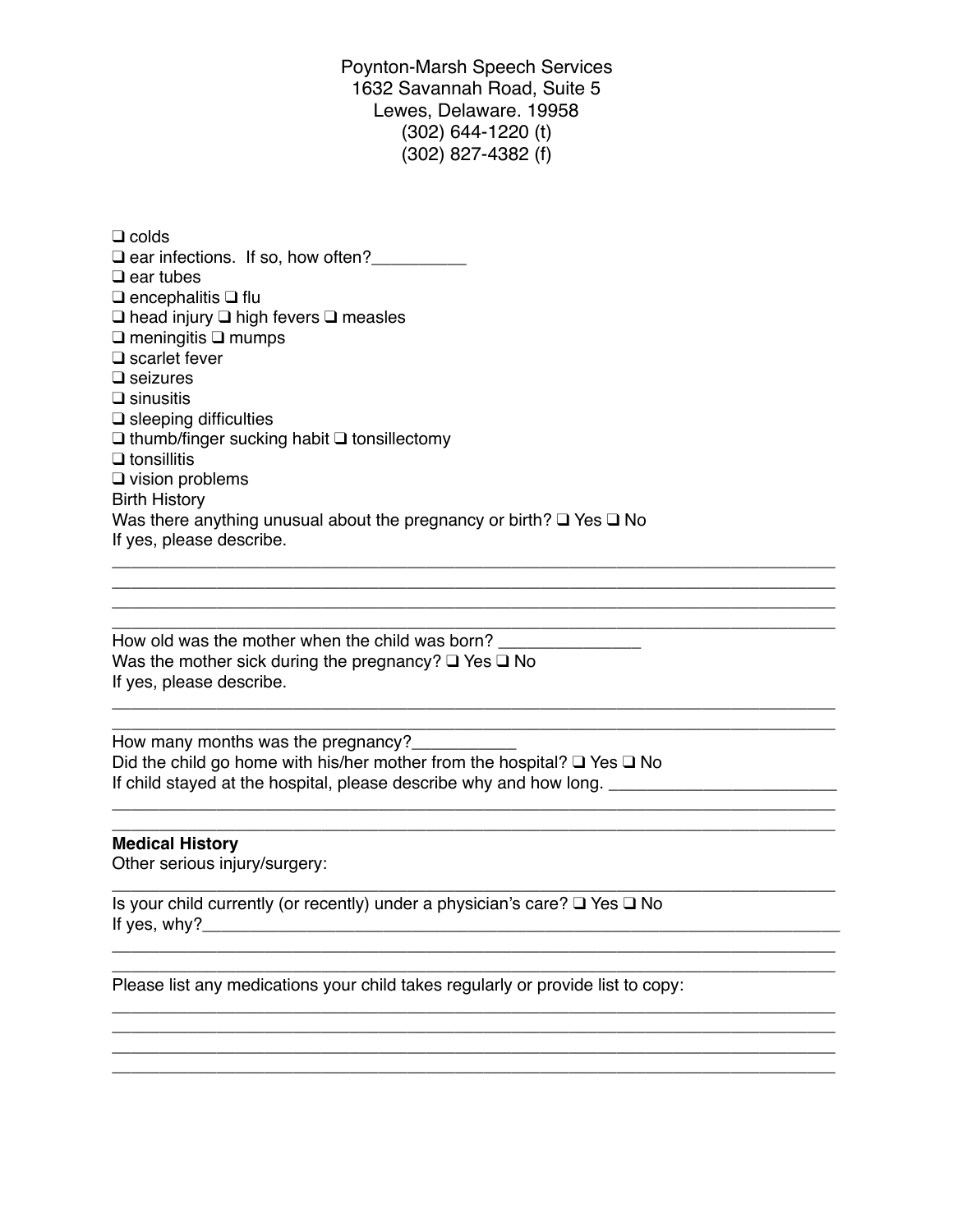Poynton-Marsh Speech Services 1632 Savannah Road, Suite 5 Lewes, Delaware. 19958 (302) 644-1220 (t) (302) 827-4382 (f)

#### **Developmental History**

Please tell the approximate age your child achieved the following developmental milestones:

- **\_\_\_\_\_\_\_\_\_\_\_\_\_\_** sat alone
- \_\_\_\_\_\_\_\_\_\_\_babbled
- **\_\_\_\_\_\_\_\_\_put two words together**
- \_\_\_\_\_\_\_\_\_\_\_walked
- \_\_\_\_\_\_\_\_\_\_\_grasped crayon/pencil
- \_\_\_\_\_\_\_\_\_\_\_said first words
- **\_\_\_\_\_\_\_\_\_\_\_\_spoke in short sentences**
- \_\_\_\_\_\_\_\_\_\_\_toilet trained

Does your child:

❑ choke on food or liquids? ❑currently put toys/objects in his/her mouth?

### **Current Speech-Language-Hearing**

❑ repeat sounds, words or phrases over and over?

❑ understand what you are saying?

❑ retrieve/point to common objects upon request (ball, cup, shoe)? ❑ follow simple directions

("Shut the door" or "Get your shoes")?

❑ respond correctly to yes/no questions?

❑ respond correctly to who/what/where/when/why questions?

### **Your child currently communicates using...**

❑ body language.

❑ sounds (vowels, grunting).

❑ words (shoe, doggy, up).

❑ 2 to 4 word sentences.

❑ sentences longer than four words.

 $\Box$  other

# **Behavioral Characteristics:**

❑ cooperative

❑ attentive

❑ willing to try new activities

❑ plays alone for reasonable length of time ❑ separation difficulties

❑ easily frustrated/impulsive

❑ stubborn

❑ restless

❑ poor eye contact

❑ easily distracted/short attention ❑ destructive/aggressive

❑ withdrawn

❑ inappropriate behavior

❑ self-abusive behavior

**School History**